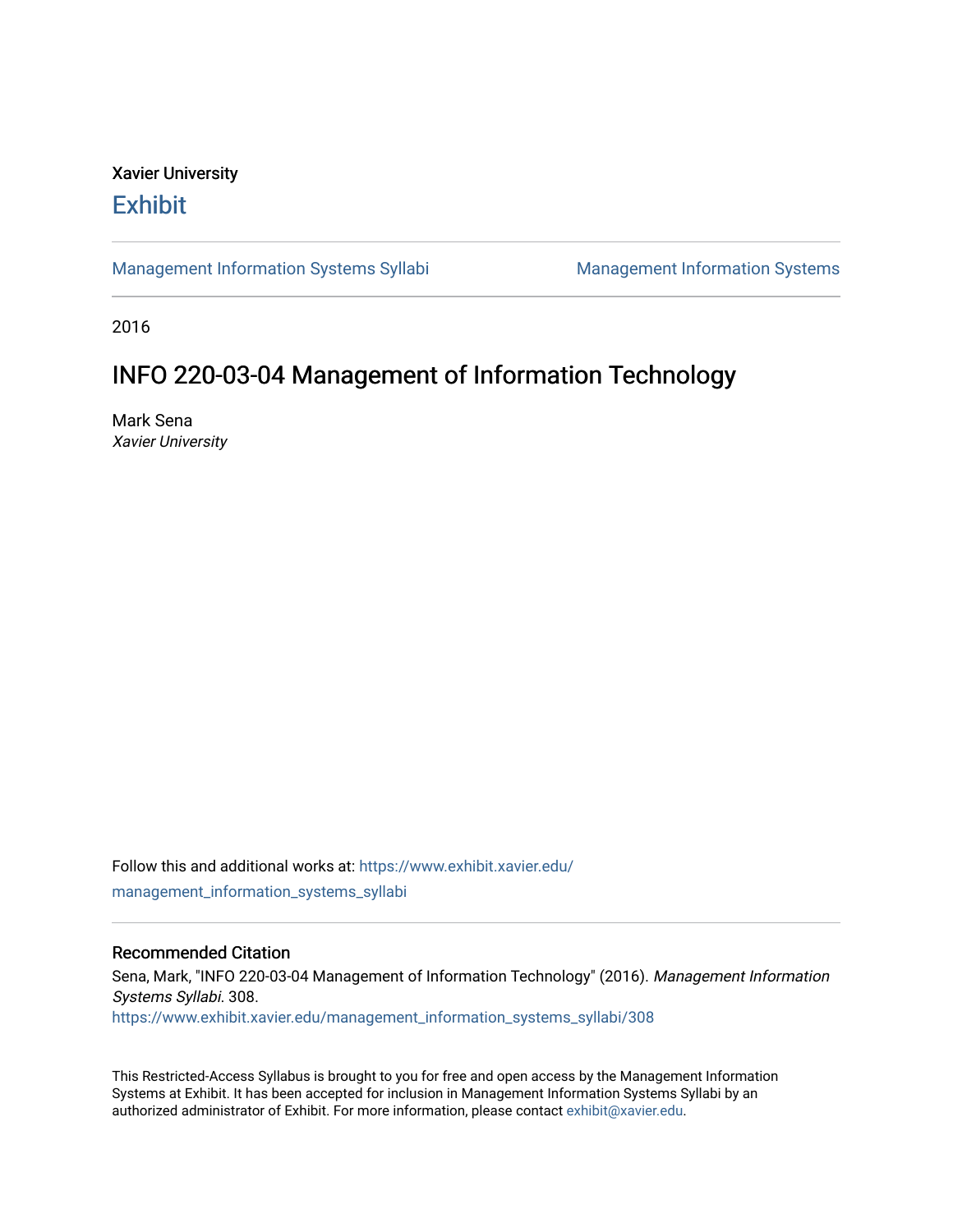# Course Syllabus

Jump to Today **A** Edit

#### 咨

#### INFO 220 – MANAGEMENT OF INFORMATION TECHNOLOGY

| <b>INSTRUCTOR:</b>   | Mark Sena, Ph. D.                                      | <b>OFFICE:</b>    | Smith 203                                        |
|----------------------|--------------------------------------------------------|-------------------|--------------------------------------------------|
| <b>E-MAIL</b>        | sena@xavier.edu<br>(mailto:sena@xavier.edu)            | <b>WEB SITE:</b>  | canvas.xavier.edu<br>(http://canvas.xavier.edu/) |
| <b>OFFICE HOURS:</b> | MWF 12-1 and 2-3<br>Please email prior to office visit | <b>TELEPHONE:</b> | 745-3296                                         |

#### 密

TEXT: Required books will be available on the Safari e-books resource by logging into Xavier's library. Students may choose to purchase these books from Amazon or other book sites.

1. Microsoft® Excel® 2010 Inside Out by Mark Dodge and Craig Stinson [\(http://proquest.safaribooksonline.com.nocdbproxy.xavier.edu/book/office](http://proquest.safaribooksonline.com.nocdbproxy.xavier.edu/book/office-and-productivity-applications/9780735647824)and-productivity-applications/9780735647824) . ISBN: 0-7356-2688-X

2. Microsoft® Access® 2010 Inside Out By: Jeff Conrad and John Viescas | (http://proquest.safaribooksonline.com/book/databases-and-reportingtools/9780735649132?bookview=overview) SBN: 0-7356-2685-5

3. Various (free) web pages and videos will be linked from the course home page as reference for additional topics.

咨

DESCRIPTION: This course will enable students to become proficient at using software to solve business problems.

#### Prerequisite: INFO120

环

WILLIAMS COLLEGE OF BUSINESS MISSION: "We educate students of business, enabling them to improve organizations and society, consistent with the Jesuit tradition."

#### 咨

#### COURSE OBJECTIVES\*:

INFO 220 supports the Critical Thinking learning objectives of the WCB Core Curriculum and introduces each of the Information Systems major program learning objectives.

Specific course objectives include: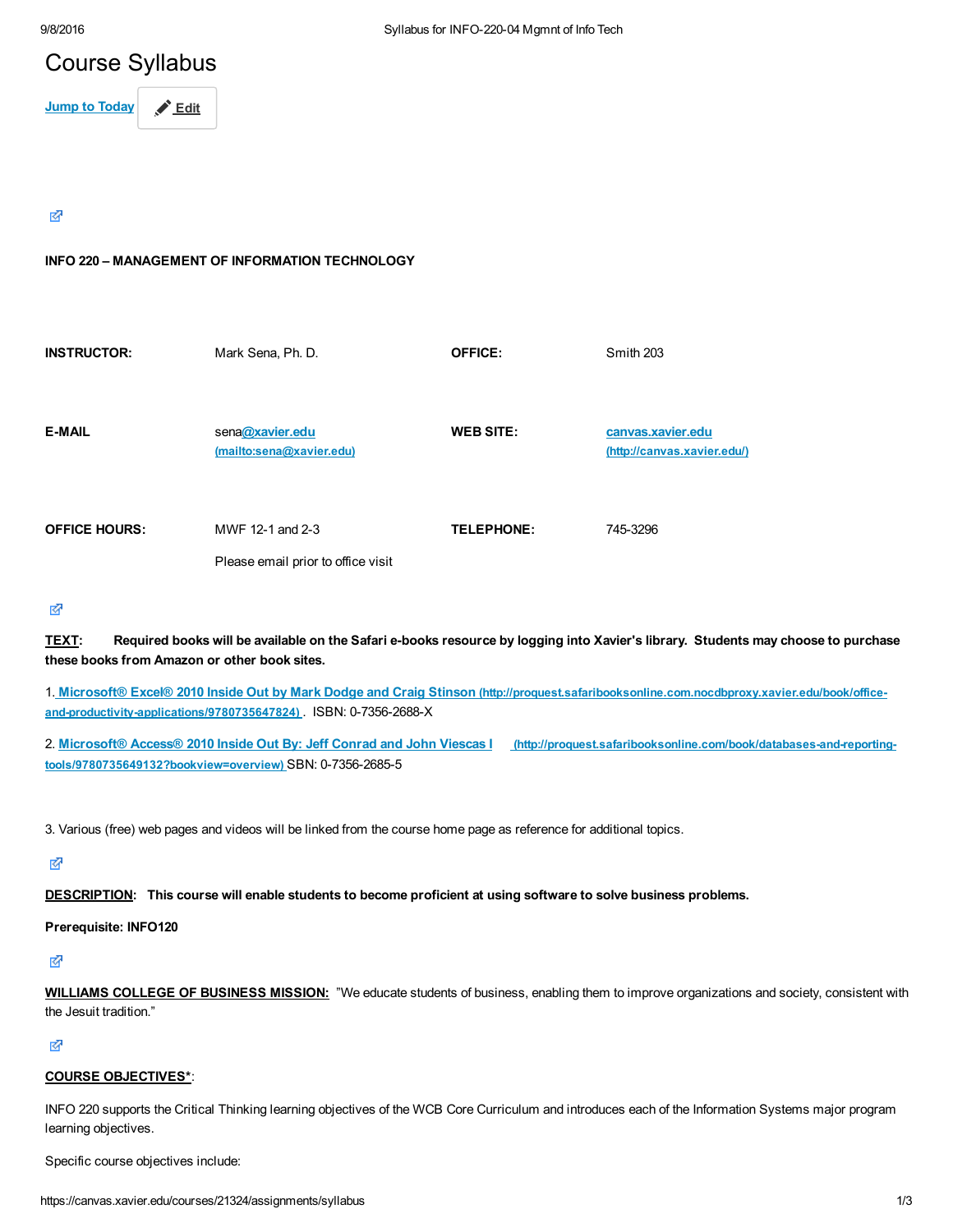- 1. To develop spreadsheet applications to analyze data and solve business problems.
- 2. To design databases and applications to collect and organize data, perform transaction processing, produce reports, and analyze data.
- 3. To develop skills in various business productivity software.
- 4. To critically examine ethical issues related to the impact of technology on organizations and society.

#### Ø

#### BACKGROUND REQUIREMENTS

#### 咨

Prerequisites (INFO120): It is assumed that students have a working knowledge of basic Internet, Windows, Excel, Word, and Powerpoint skills. Students are expected to have all Excel skills learned in INFO120.

#### 环

#### CLASS POLICIES

#### Ø

- Assignments are to be submitted by the due date or you will lose points (10% every day late until the 5<sup>th</sup> day, after the 5<sup>th</sup> day the assignment will receive a maximum of 50%). Due dates, including late work deadlines will be indicated on the course home page. It is the students responsibility to keep track of all due dates.
- INFO 220 has a zero tolerance for academic dishonesty. If two files are deemed to be partially copied from another student, both students will receive a score of zero for that assignment. A second infraction will result in an F grade for the course.
- Attendance is strictly required for INFO 220.

#### DISABILITY SERVICES

It is my goal that this class be an accessible and welcoming experience for all students. If you are a student with a disability who may have trouble participating or effectively demonstrating learning in this course, contact me to arrange an appointment to share your Accommodation Letters from Disability Services and to discuss your needs. Disability related information is confidential. If you have not contacted Disability Services (located in the Learning Assistance Center) to arrange accommodations, I encourage you to do so by contacting 513-745-3280, in person on the Fifth Floor of the Conaton Learning Commons, Room 514, as soon as possible as accommodations are not retroactive."

#### ∛

#### **EVALUATION**

| Assignments                                                              | Grade % |
|--------------------------------------------------------------------------|---------|
| Excel Projects                                                           | 25%     |
| Access Projects                                                          | 15%     |
| Other Projects: Web Development, VBA, Quickbooks, Ethics<br>presentation | 25%     |
| <b>Skills Tests</b>                                                      | 20%     |
| Final Project                                                            | 10%     |
| Attendance and Participation (In class assignments)                      | 5%      |

咨